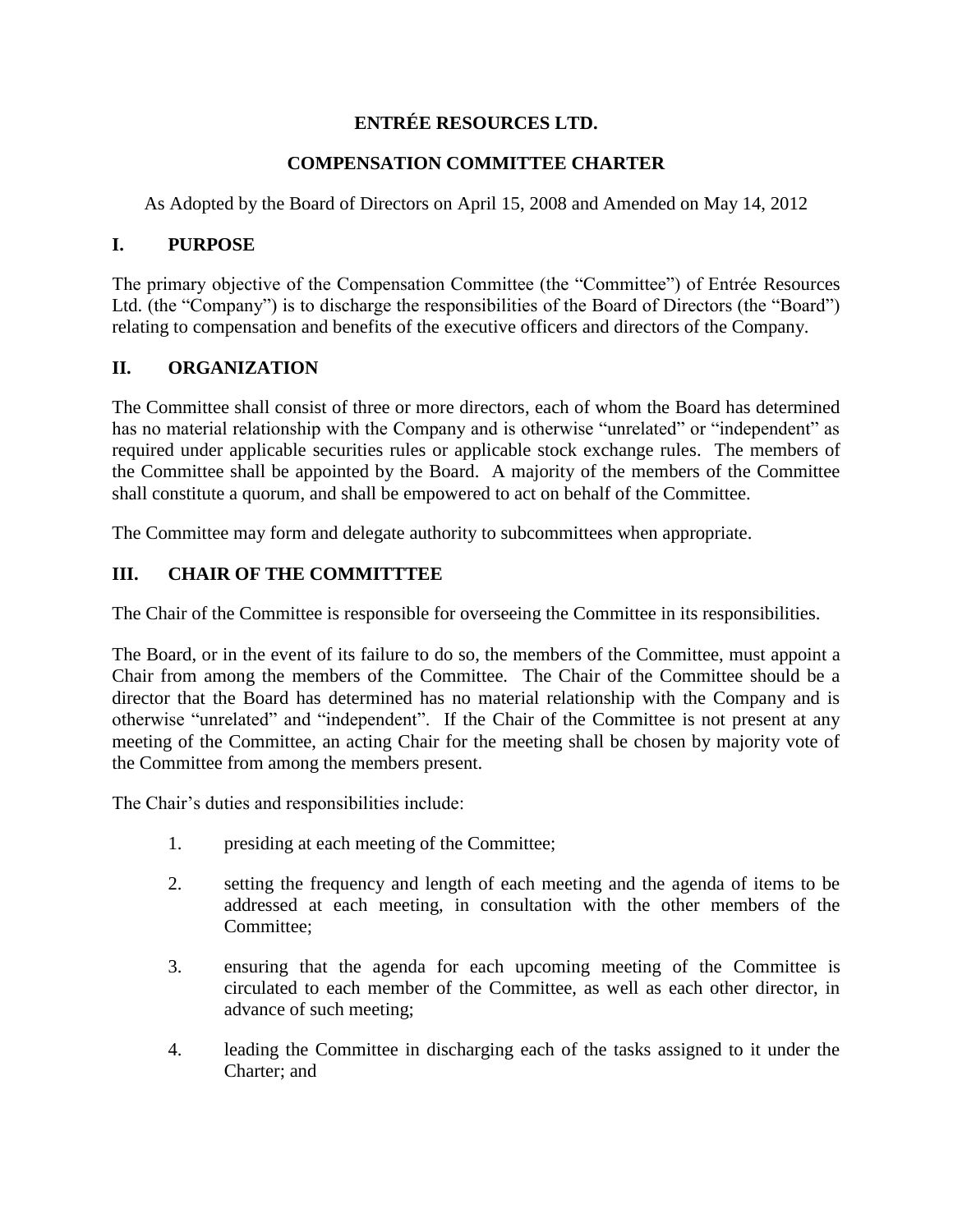5. reporting to the full Board on the activities of the Committee.

#### **IV. MEETINGS**

The Committee shall meet as many times as the Committee deems necessary, but not less frequently than one time per year.

The Chief Executive Officer of the Company ("CEO") may not be present during the Compensation Committee's voting or deliberations.

#### **V. AUTHORITY AND RESPONSIBILITIES**

To fulfill its responsibilities, the Committee shall:

- 1. Review and approve on an annual basis corporate goals and objectives relevant to CEO compensation, evaluate the CEO's performance in light of those goals and objectives and set the CEO's compensation level based on this evaluation. In determining the long-term incentive component of CEO compensation, the Committee will also consider, among such other factors as it may deem relevant, the Company's performance, shareholder returns, the value of similar incentive awards to chief executive officers at comparable companies and the awards given to the CEO in past years;
- 2. Review and approve on an annual basis the adequacy and form of compensation and benefits of all other executive officers and directors, and make recommendations to the Board in that regard;
- 3. Make recommendations to the Board with respect to the Company's Stock Option Plan and any other incentive compensation plans and equity-based plans;
- 4. Determine the recipients of, and the nature and size of share compensation awards and bonuses granted from time to time, in compliance with applicable securities law, stock exchange and other regulatory requirements;
- 5. Approve inducement grants, which include grants of options or stock to new employees in connection with a merger or acquisition, as well as any taxqualified, non-discriminatory employee benefit plans or non-parallel nonqualified plans, to new employees;
- 6. Prepare any report as may be required under applicable securities law, stock exchange and any other regulatory requirements;
- 7. Review and reassess the adequacy of this Charter annually and recommend to the Board any changes deemed appropriate by the Committee;
- 8. Perform any other activities consistent with this Charter, the Company's articles and governing law, as the Committee or the Board deems necessary or appropriate;